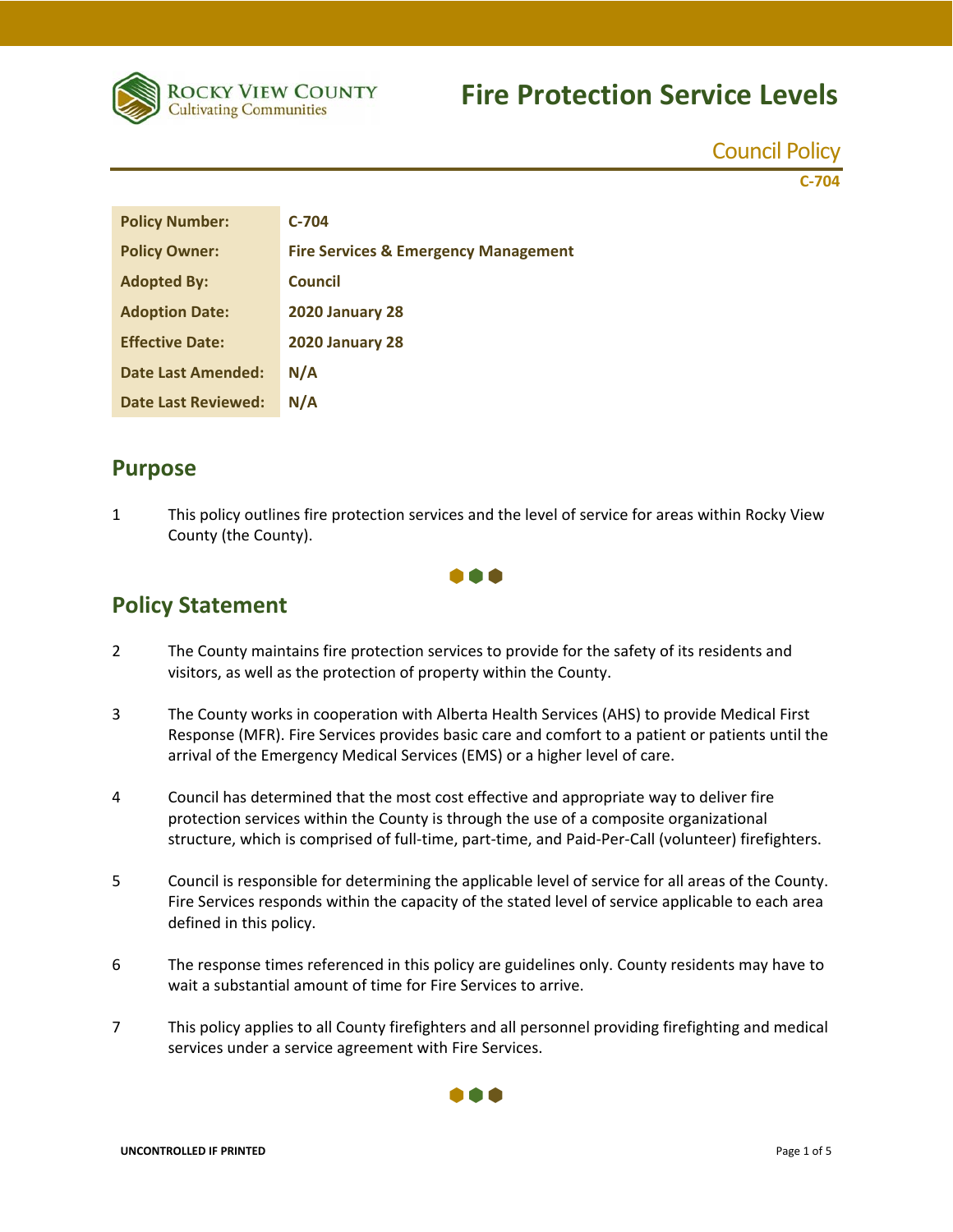

Council Policy

**C‐704**

### **Policy**

- 8 The County does not guarantee specific response times notwithstanding anything contained in this policy. Factors that impact Fire Services response times include, but are not limited to, the distance from the fire station to the incident and whether the first fire station called is able to respond.
- 9 The County does not guarantee any level of service notwithstanding anything contained in this policy. Factors that may result in a variation of a level of service include but not limited to:
	- (1) environmental factors, obstructions, remote or isolated properties, private roadways, hazardous or unsafe conditions at the incident, or encountered while en-route to the incident;
	- (2) impeded access, topographic or geographic configurations of land; and s
	- (3) the number of firefighters and equipment available to respond to any particular incident.
- 10 Hamlet and private water systems are not guaranteed to provide Underwriters Laboratories of Canada (ULC) recommended hydrant fire flows. Fire Services may use available hydrants to augment on‐truck water supplies.

#### Fire Protection Service and Level of Service

- 11 Within eight kilometres of travel by road, County fire stations located in Elbow Valley, Springbank, Bearspaw, Balzac and Langdon provide
	- (1) the fire protection services that include vehicle rescue, shore based water rescue, interior/offensive fire suppression, and exterior/defensive firefighting activities; and
	- (2) at least four firefighters on scene within 10 minutes 80% of the time.
- 12 Within eight kilometres of travel by road, County fire stations in Irricana and Madden provide:
	- (1) the fire protection services that include vehicle rescue; exterior/defensive fire suppression activities; and
	- (2) a level of service of at least four firefighters on scene within 18 minutes 80% of the time.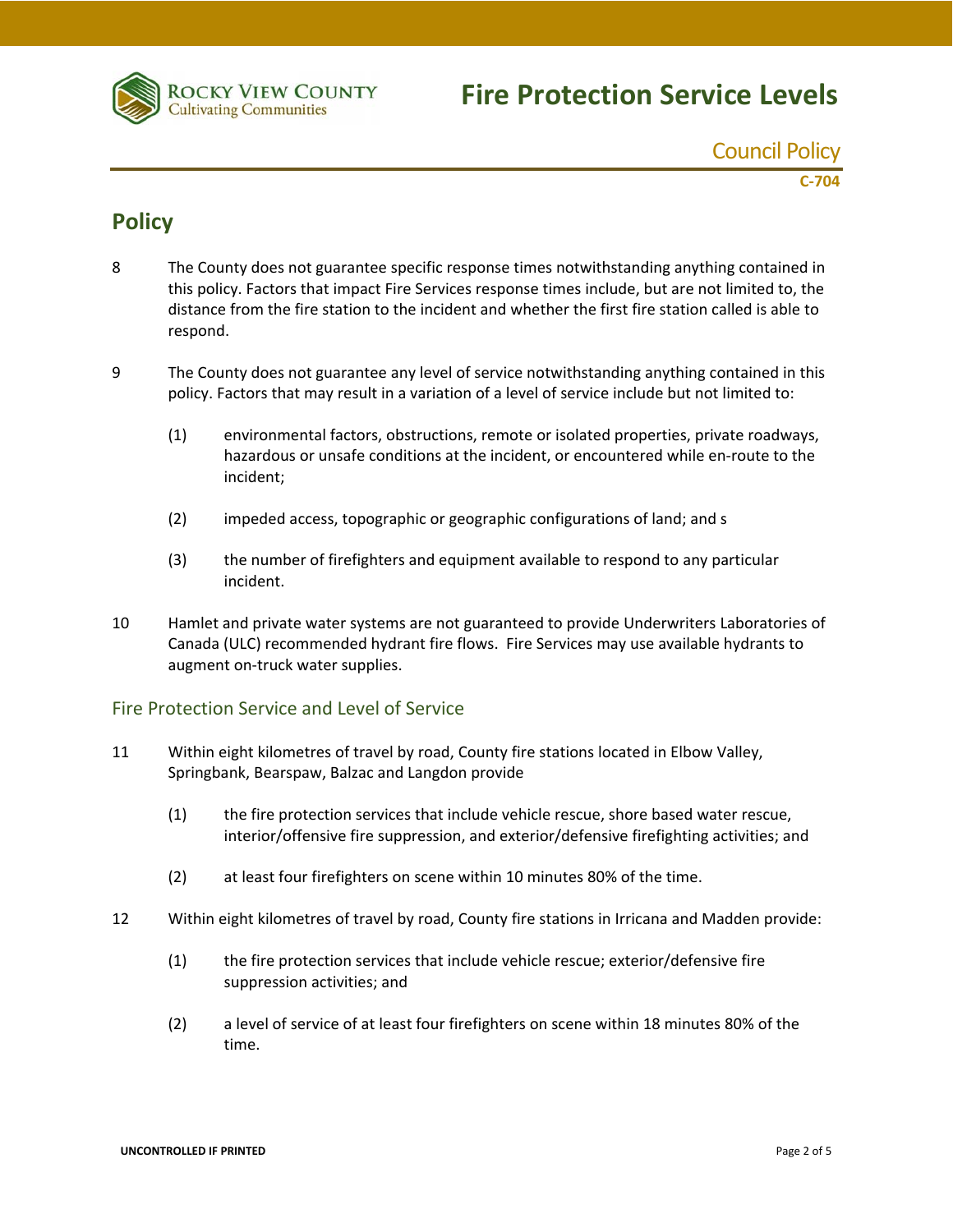

## Council Policy

**C‐704**

- 13 For all areas of the County not included in sections 12 and 13 of this policy:
	- (1) fire protection services include rescue, basic exterior/defensive fire suppression activities; and
	- (2) the level of service is at least four firefighters on scene within an indeterminate period of time 90% of the time.
- 14 A second unit response arrival is dependent on the proximity of the fire station(s) responding.
- 15 the level of service in sections 12 and 13 provide a response rationale and an indicator to insurance companies of the associated water supply provision.

#### Structural Firefighting and Rescue

- 16 The level of service for firefighting and rescue involving structure fires may vary depending on the level of fire involvement of a structure upon the arrival of firefighters. The level of fire involvement of a structure is impacted by a variety of factors including but not limited to the distance of the structure from the responding fire station, road conditions, traffic congestion, the time of day, weather, early notification of the fire, witnessing the fire ignition, and the contents of the structure and their flammability.
- 17 Entry into a structure for firefighting and rescue purposes is contingent on the life safety hazard, probability of survivability of occupants, and firefighter safety.
- 18 If rescue is not required and the structure's involvement is such that the likelihood of extinguishment is minimal, then the protection of exposures is the primary focus of firefighters upon arrival.
- 19 For all areas of the County not included in sections 9 and 10 of this policy, the accepted level of service for structural firefighting and rescue is the protection of exposures and protection against fire extension to adjacent properties. A defensive firefighting strategy is mandated to these areas.

#### Medical First Response

- 20 As a Medical First Response agency, the County strictly adheres to a set of Medical Control Protocols (MCPs) outlined by AHS.
- 21 The minimum training for firefighters is Standard First Aid or its equivalent, including CPR and AED HCP certification.
- 22 Fire Services is dispatched to a medical response call: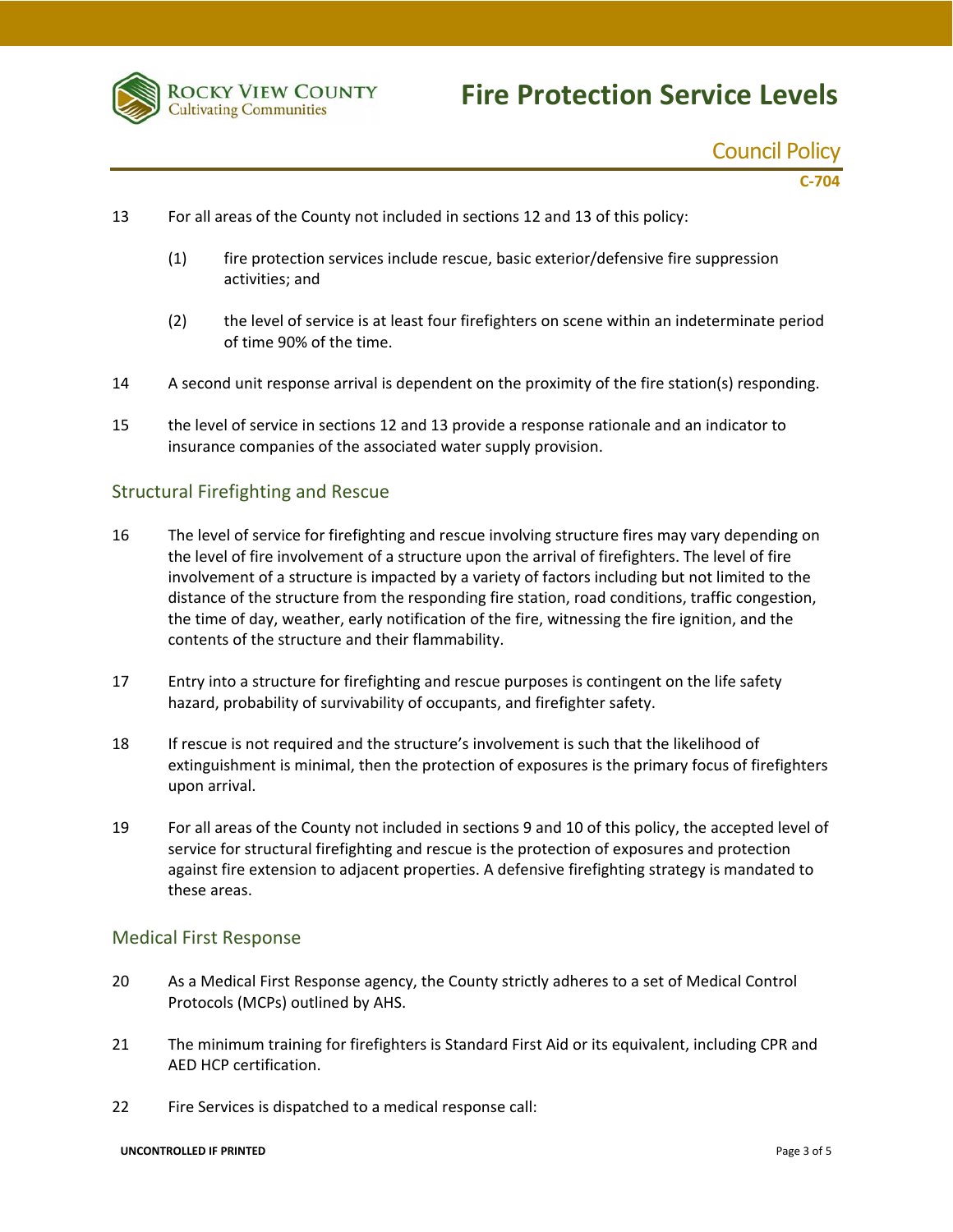

### Council Policy

**C‐704**

(1) at the request of EMS based on information received during the 911 call, on scene patient assessment, or for manpower;

 $\bullet \bullet \bullet$ 

- (2) when the criteria is consistent with the AHS classification for Delta and Echo calls; and
- (3) when an ambulance response is greater than 20 minutes away.

### **References**

| <b>Legal Authorities</b>              | N/A<br>٠                                                                                                                    |  |  |  |
|---------------------------------------|-----------------------------------------------------------------------------------------------------------------------------|--|--|--|
| Related Plans, Bylaws, Policies, etc. | Rocky View County Bylaw C-7140-2012, "Fire Services<br>$\bullet$<br>Bylaw", as may be amended or replaced from time-to-time |  |  |  |
| <b>Related Procedures</b>             | N/A                                                                                                                         |  |  |  |
| Other                                 | Alberta Medical First Responder Program<br>$\bullet$                                                                        |  |  |  |
|                                       |                                                                                                                             |  |  |  |

 $\bullet \bullet \bullet$ 

## **Policy History**

| Amendment Date(s) – Amendment<br>Description          | N/A |
|-------------------------------------------------------|-----|
| Review Date(s) - Review Outcome<br><b>Description</b> | N/A |
|                                                       |     |

## **Definitions**

23 In this policy:

- (1) "AHS" means Alberta Health Services;
- (2) "Council" means the duly elected Council of Rocky View County;
- (3) "County" means Rocky View County;
- (4) "EMS" means Emergency Medical Services;